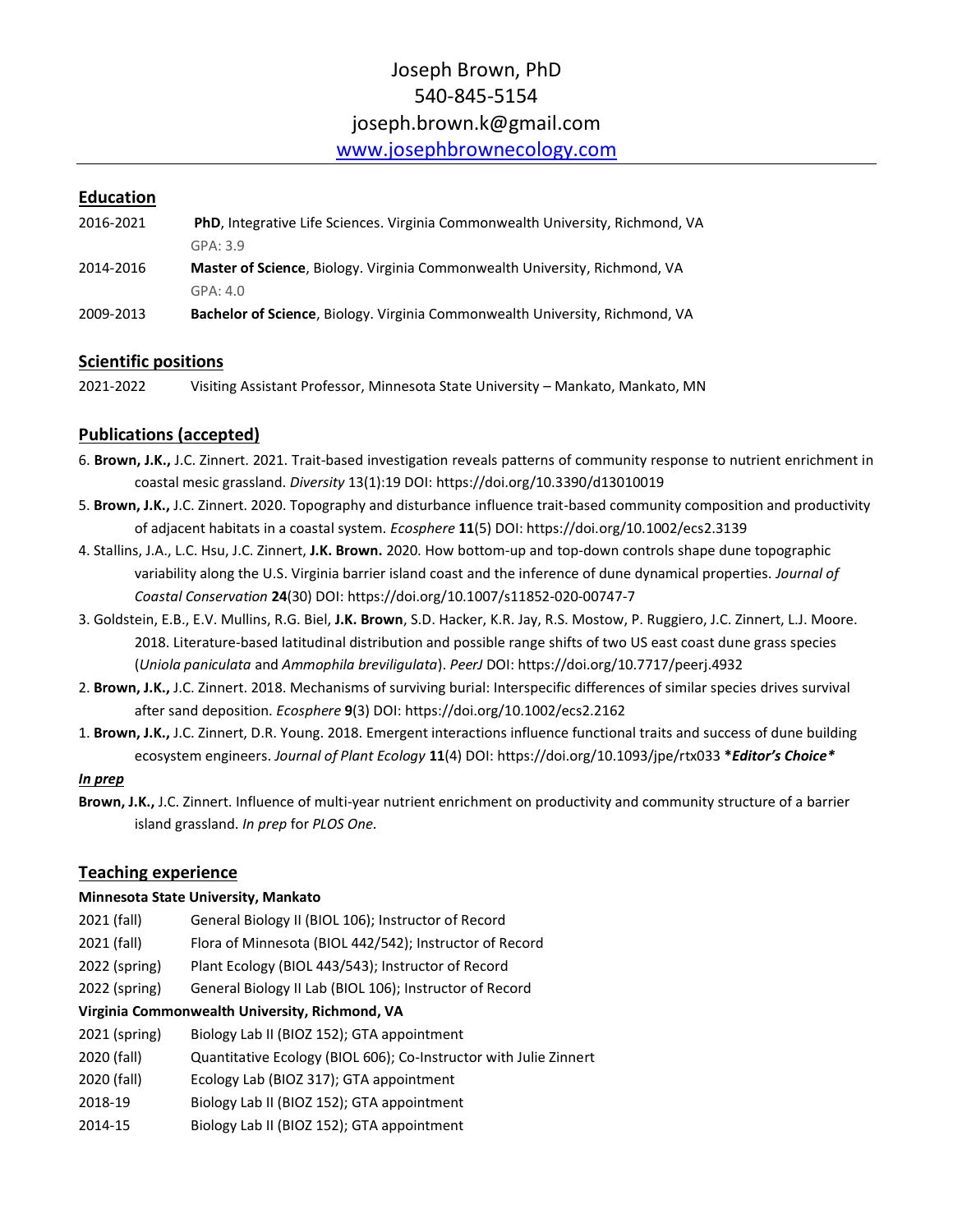#### **Mentor experience**

| 2017          | Mentor of VCU funded Environmental Scholars undergraduate                        |
|---------------|----------------------------------------------------------------------------------|
|               | Project: Intraspecific functional trait changes in response to nutrient addition |
|               | Student: Caroline Baucom                                                         |
| 2017          | Mentor of NSF funded REU through University of Virginia and VCR LTER             |
|               | Project: Root traits across barrier island plant communities                     |
|               | Student: Edward Long                                                             |
| 2016 (summer) | Mentor of NSF funded REU through University of Virginia and VCR LTER             |
|               | Student: Grace Holmes                                                            |
| 2015 (summer) | Mentor of NSF funded REU through University of Virginia and VCR LTER             |
|               | Project: Plant community assembly across an environmental gradient               |
|               | <b>Student: Taylor Price</b>                                                     |

## **Invited presentations**

- 2. **Brown, J.K.** 2021. Disturbance impacts on coastal plant community structure and function. Minnesota State University Mankato Biological Sciences Research Seminar. Mankato, MN (oral).
- 1. **Brown, J.K.,** J.C. Zinnert. 2018. Stress and disturbance mediate community assembly processes in coastal ecosystems. Ecological responses to global change in Southeastern coastal ecosystems symposium. Association of Southeastern Biologists Annual Conference. Myrtle Beach, SC (oral).

#### **Presentations**

\*Denotes undergraduate author

- 16. **Brown, J.K**., J.C. Zinnert. 2021. How does barrier island shape and disturbance response impact island plant communities? Virginia Coast Reserve LTER All Scientist Meeting. Online. January 4 (poster).
- 15. **Brown, J.K.,** J.C. Zinnert. 2020. Functional traits inform mechanisms of plant community changes that emerge from nutrient enrichment in a coastal mesic grassland. Ecological Society of America. Online. August 5 (poster).
- 14. **Brown, J.K.**, J.C. Zinnert. 2019. Nutrient enrichment drives feedbacks between functional diversity and productivity in a coastal system. Ecological Society of America. Louisville, KY. August 13 (oral).
- 13. **Brown, J.K.**, A. Kirschner, B. Nettleton, J.C. Zinnert. 2018. Cross-scale connections explain disturbance response on Virginia Coast Reserve barrier island system. Long Term Ecological Research All Scientists Meeting. Pacific Grove, CA. October 2 (poster).
- 12. **Brown, J.K.**, J.C. Zinnert. 2018. Nutrient addition affects coastal grassland productivity and species dominance. Ecological Society of America Conference. New Orleans, LA. August 8 (oral).
- 11. \*Baucom, C.M., **J.K. Brown**, J.C. Zinnert. 2018. Trait variation in response to nutrient fertilization. Virginia Commonwealth University Undergraduate Research Symposium. Richmond, VA. April 25 (poster).
- 10. \*Long, E.A., **J.K. Brown**, J.C. Zinnert. 2018. Belowground functional trait distribution across coastal communities. Virginia Commonwealth Undergraduate Research Symposium. Richmond, VA. April 25 (poster).
- 9. **Brown, J.K.,** J.C. Zinnert. 2018. Using community patterns to investigate coastal resilience in a changing climate. Virginia Sea Grant Graduate Research Symposium. Glen Allen, VA. February 9 (poster).
- 8. \*Baucom, C.M., **J.K. Brown**, J.C. Zinnert. 2018. Trait variation in response to nutrient fertilization. Integrative Life Sciences Research Symposium. Richmond, VA. February 8 (poster).
- 7. **Brown, J.K.,** J.C. Zinnert. 2018. Using community patterns to investigate coastal resilience in a changing climate. Integrative Life Sciences Research Symposium. Richmond, VA. February 8 (poster).
- 6. **Brown, J.K.,** J.C. Zinnert. 2017. Importance of species composition to inform trait-based approaches of community assembly along an environmental stress gradient. Ecological Society of America Conference. Portland, OR. August 9 (oral).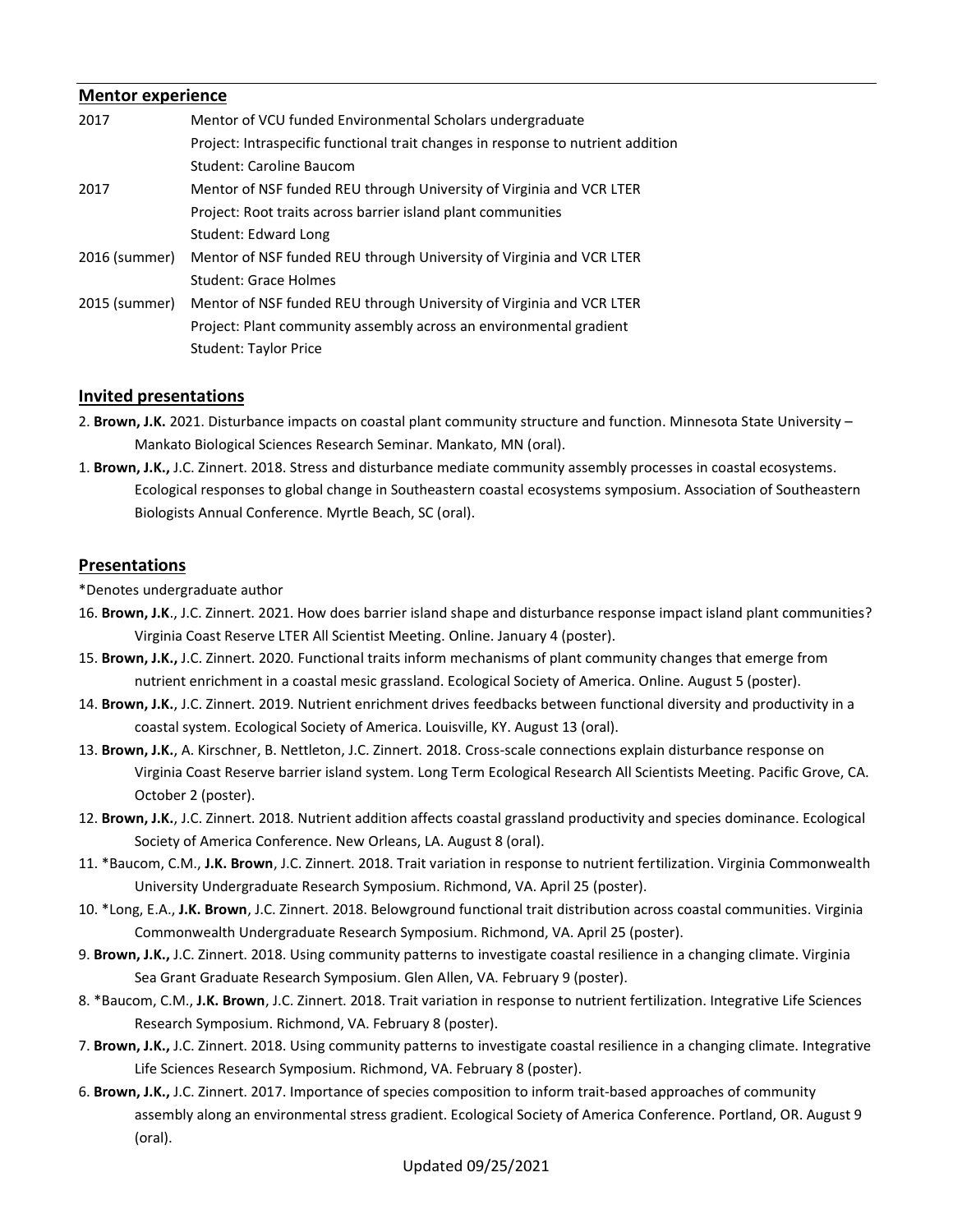- 5. **Brown, J.K.,** J.C. Zinnert, D.R. Young. 2017. Resource allocation drives variable mechanisms of survival after sand deposition. Association of Southeastern Biologists Annual Conference. Montgomery, AL. March 28 (oral)
- 4. **Brown, J.K.,** J.C. Zinnert, D.R. Young. 2016. Emergent interactions influence functional traits and success of dune building ecosystem engineers. Gordon Research Conference: Multiscale Plant Vascular Biology. Newry, ME. June 27 (poster).
- 3. **Brown, J.K.**, J.C. Zinnert, D.R. Young. 2016. Competition affects functional trait responses of dune grasses to abiotic stressors. 15th William and Mary Graduate Research Symposium. Williamsburg, VA. March 18 (oral).
- 2. **Brown, J.K.**, A.L. Harris, J.C. Zinnert, D.R. Young. 2015. Physiological and functional traits of dune building grasses influence topographic structure. Long Term Ecological Research All Scientists Meeting. Estes Park, CO. August 30 (poster).
- 1. Zinnert, J.C., **J.K. Brown**, A.L. Harris, J.A. Thompson, D.R. Young. 2015. Functional traits explain ecosystem engineering in dune building grasses. Ecological Society of America Conference. Baltimore, MD. August 11 (poster).

## **Funding**

#### **Total since 2016: \$7,250**

| 2020    | Integrative Life Sciences Graduate Student Funding to ESA 2020         |
|---------|------------------------------------------------------------------------|
|         | Total amount awarded: \$700 - Virtual due to COVID-19                  |
| 2019    | <b>ESA Student Section Student Travel Award</b>                        |
|         | Total amount awarded: \$150                                            |
| 2019    | <b>ESA Southeast Chapter Student Travel Award</b>                      |
|         | Total amount awarded: \$300                                            |
| 2019    | Integrative Life Sciences Graduate Student Funding to ESA 2019         |
|         | Total amount awarded: \$700                                            |
| 2018    | <b>VCU Graduate School Travel Grant</b>                                |
|         | Total amount awarded: \$300                                            |
| 2018    | Integrative Life Sciences Graduate Student Funding to ESA 2018         |
|         | Total amount awarded: \$1,000                                          |
| 2018    | Open Access Publishing Fund - VCU Libraries                            |
|         | Total amount awarded: \$1,000                                          |
| 2017    | <b>VCU Graduate School Travel Grant</b>                                |
|         | Total amount awarded: \$300                                            |
| 2017    | Integrative Life Sciences Graduate Student Funding to ESA 2017         |
|         | Total amount awarded: \$1,000                                          |
| 2016    | NSF Student Travel Grant to Gordon Research Conference                 |
|         | Total amount awarded: \$1,500                                          |
| 2016    | <b>VCU Graduate School Travel Grant</b>                                |
|         | Total amount awarded: \$300                                            |
| 2009-13 | Undergraduate: Mary Kay-Moore Scholarship for Young Adults with Cancer |
|         | Total amount over four years: \$4,750.                                 |

#### **Honors and awards**

| 2018 | <b>Outstanding Biology PhD Student in Ecology</b>                        |
|------|--------------------------------------------------------------------------|
|      | Presented by VCU College of Humanities and Sciences                      |
| 2017 | Attendee at AAAS Catalyzing Advocacy in Science and Engineering Workshop |
|      | Nominated and selected through VCU College of Humanities and Sciences    |
| 2016 | <b>Outstanding Biology Masters Student in Ecology</b>                    |
|      | Presented by VCU College of Humanities and Sciences                      |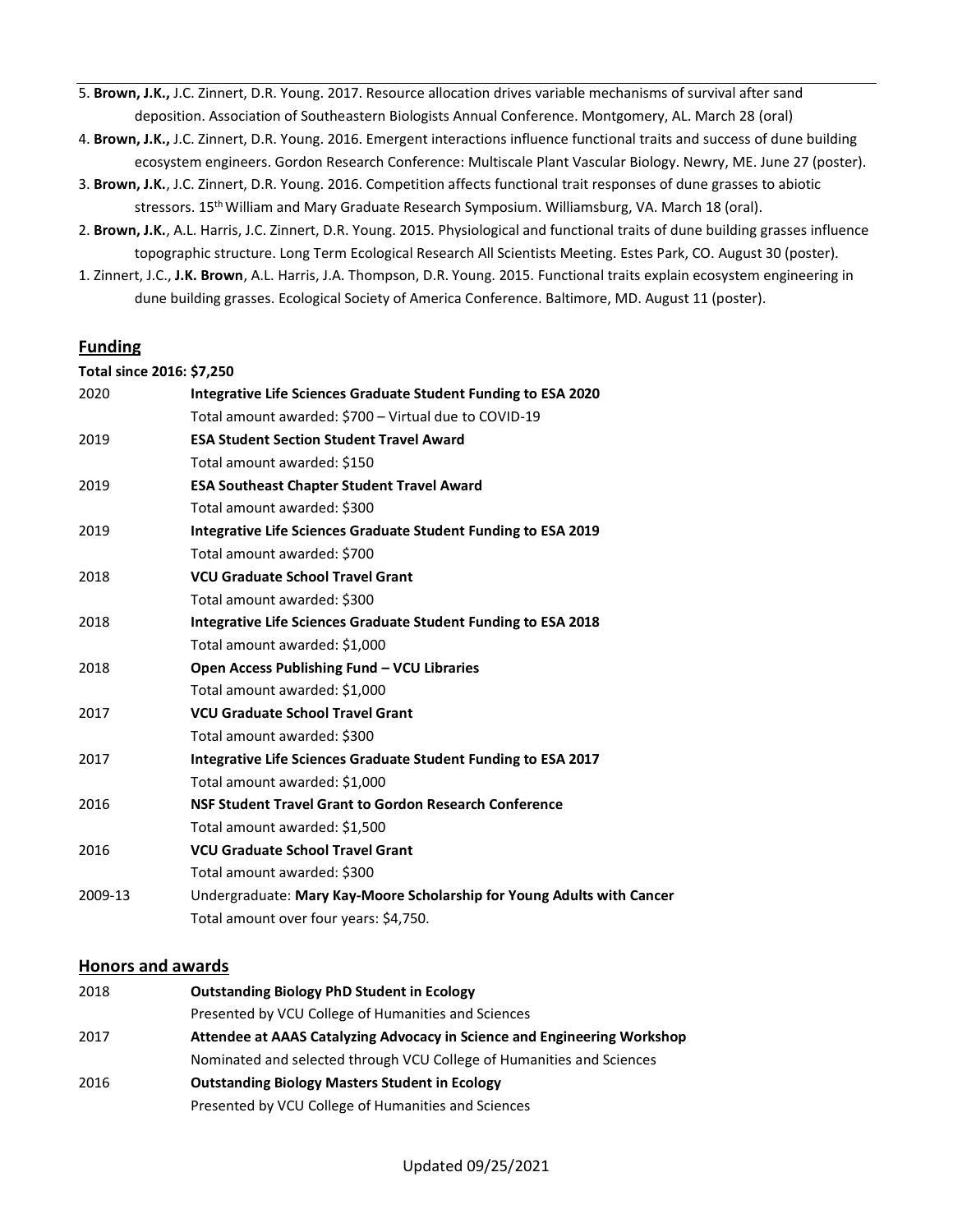## **Guest lectures**

- 7. Biotic Interactions: Competition and Facilitation. Guest lecture in Coastal Ecology (BIOL 591). Virginia Commonwealth University, spring 2020.
- 6. Surging Seas: Sea-level Rise and it's Impacts. Guest lecture in Coastal Ecology (BIOL 591). Virginia Commonwealth University, spring 2020.
- 5. Dune Morphology: Presence, Mechanisms, Functions, and Global Change Consequences. Guest lecture in Coastal Ecology (BIOL 591). Virginia Commonwealth University, spring 2019.
- 4. Non-metric Multidimensional Scaling. Guest lecture in Quantitative Ecology (BIOL 606). Virginia Commonwealth University, fall 2018.
- 3. Functional Traits: Scratching the Surface. Guest Lecture in Eco Techniques Field Course (BIOL 491). Virginia Commonwealth University, May course 2017.
- 2. One-way and Two-way Analysis of Variance. Guest lecture in Quantitative Ecology (BIOL 606). Virginia Commonwealth University, fall 2016.
- 1. Sea-level Rise. Guest lecture in Coastal Ecology (BIOL 591). Virginia Commonwealth University, spring 2017.

## **Service and leadership**

- 1. **Contributed peer-review for the following journals:** *Écoscience* | *Ecosphere* | *Ecology and Evolution* | *Scientific Reports* | *Plant and Soil*
- 2. **Lead organizer for Organized Oral Session at ESA 2018.**

Session title – A Coastal Perspective: The Role of Vegetation in Response and Resilience of Coastal Ecosystems to Extreme Events.

Lead writer of session proposal and session justification.

Led recruitment of 10 speakers from around the country.

- 3. **Student representative on multiple promotion and tenure committees.** Derek Johnson, *2015* | Gregory Walsh, *2017* | Karen Kester, *2019*
- 4. **Attendee at annual Global Nutrient Network meeting in Minneapolis, MN, 2017.**
- 5. **Graduate representative at NSF mid-term site review of VCR LTER, Oyster, VA, 2015**. Presented the importance of ecological connectivity between dune and swale plant communities.
- 6. **Poster Judge, Long Term Ecological Research All Scientists Meeting, Estes Park, CO 2015.**
- Judged seven posters at the annual meeting of all LTER sites**.**
- 7. **Five-year service award recipient at VCU.** Recognized for providing service to VCU through on-campus employment for 5 years.

## **Outreach and community involvement**

1. **How trees help us!**

Outreach presentation event for kindergarten classes at Cople Elementary School, Hague, VA explaining why plants are important and how they grow.

- 2. **Participant at VCR hosted "See What Scientists See" @ At Altitude Photography, Cape Charles, VA** Local outreach event where scientists and the public discuss how they perceive aerial photos of coastal Virginia.
- 3. **Contributor to NSF Long-Term Ecological Research ASM "Reflections" video** Participated as a student contributor to comment about connections and synthesis of the LTER network.
- 4. **Student representative for congressional meetings through AAAS CASE Workshop, 2017.** I participated in meetings with staffers of Virginia congressional offices to advocate for science research.
- 5. **Virginia Oyster Shell Recycling, VCU Richmond, VA, 2015.** Collected and recycled oyster shells from local restaurants in the Richmond area.